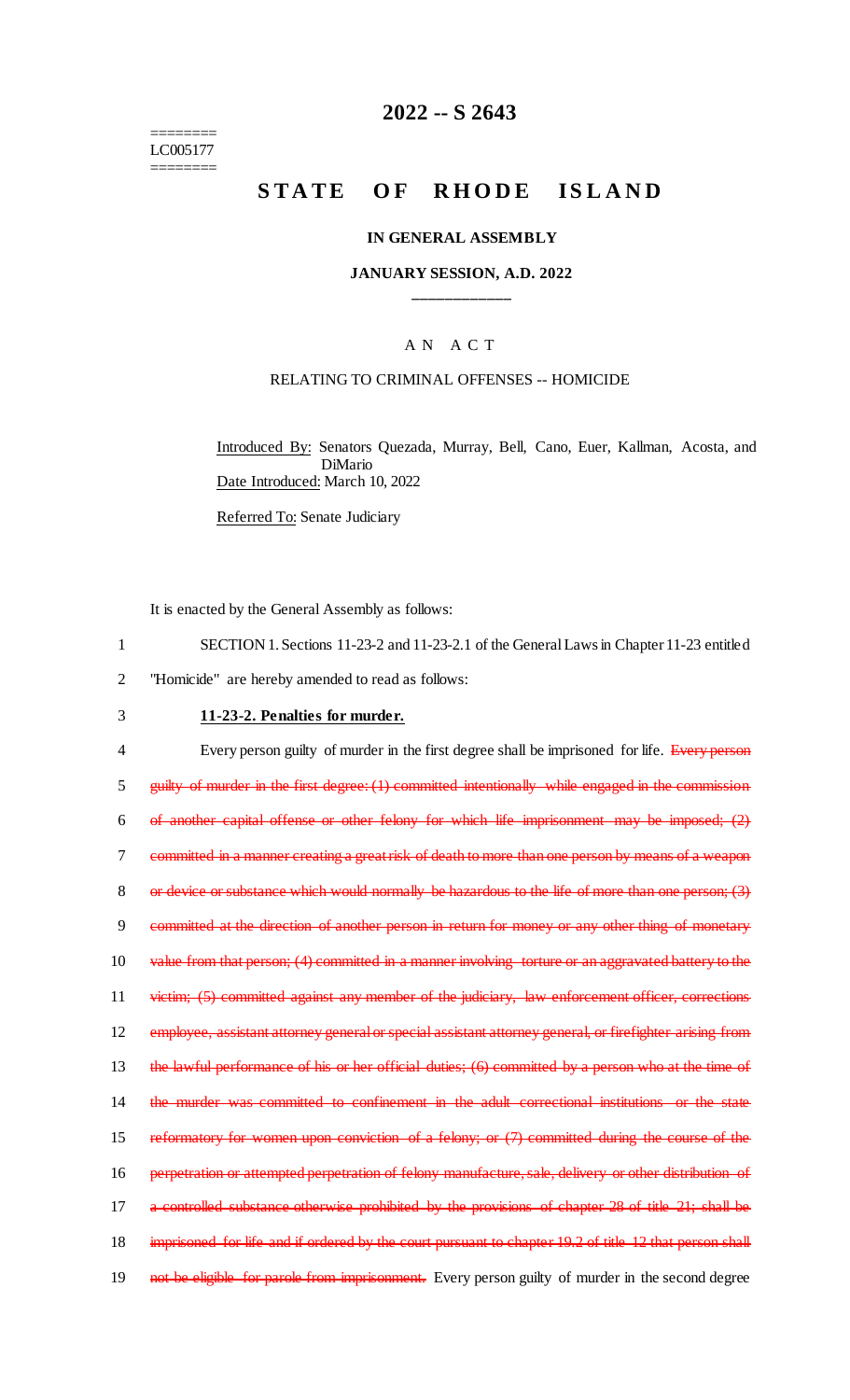shall be imprisoned for not less than ten (10) years and may be imprisoned for life.

**11-23-2.1. Penalty for murder of a kidnapped person under the age of eighteen (18).**

 If any person under the age of eighteen (18) who is kidnapped in violation of § 11-26-1 by a person other than his or her natural or adopted parent dies as a direct result of the kidnapping, then the person convicted of the offense shall be guilty of murder in the first degree and shall be 6 punished by imprisonment for life<del>, and the court may, pursuant to chapter 19.2 of title 12, order</del> 7 that that person not be eligible for parole.

 SECTION 2. Section 11-39-2 of the General Laws in Chapter 11-39 entitled "Robbery" is hereby amended to read as follows:

## **11-39-2. Robbery of the owner, lessor, or occupant of a motor vehicle.**

 (a) Every person who shall unlawfully seize a motor vehicle from its lawful owner, lessor, or occupant by use or threat of use of a dangerous weapon against the owner, lessor, or occupant resulting in serious bodily injury, as defined in § 11-5-10.2, shall be guilty of first degree robbery and shall be imprisoned for not less than ten (10) years and may be imprisoned for life, or fined not more than fifteen thousand dollars (\$15,000), or both. In all such cases, the justice imposing sentence shall impose a minimum sentence of ten (10) years imprisonment and may only impose a sentence less than the minimum if he or she finds that substantial and compelling circumstances exist which justify imposition of the alternative sentence. That finding may be based upon the character and background of the defendant, the cooperation of the defendant with law enforcement authorities, the nature and circumstances of the offense, and/or the nature and quality of the evidence presented at trial. If a sentence which is less than imprisonment for a term of ten (10) years is imposed, the trial justice shall set forth on the record the circumstances which he or she found as justification for imposition of the lesser sentence. A person sentenced to prison for violation of this subsection shall not be eligible for parole until at least one-half (½) of the sentence has been served in prison.

 (b) Every person who shall unlawfully seize a motor vehicle from its lawful owner, lessor, or occupant by force or threat of force against the owner, lessor, or occupant shall be guilty of second degree robbery and shall be imprisoned for not less than five (5) years nor more than thirty (30) years, or fined not more than ten thousand dollars (\$10,000), or both.

 (c) Every person who shall commit robbery of a motor vehicle by seizing it from its lawful owner, lessor, or occupant under the circumstances set forth in subsection (a) or (b) of this section, resulting in the death of the owner, lessor or occupant, shall be guilty of first degree murder and 33 shall be sentenced to life imprisonment, and may be sentenced to life imprisonment without parole 34 if ordered by the court pursuant to chapter 19.2 of title 12. A person sentenced to life imprisonment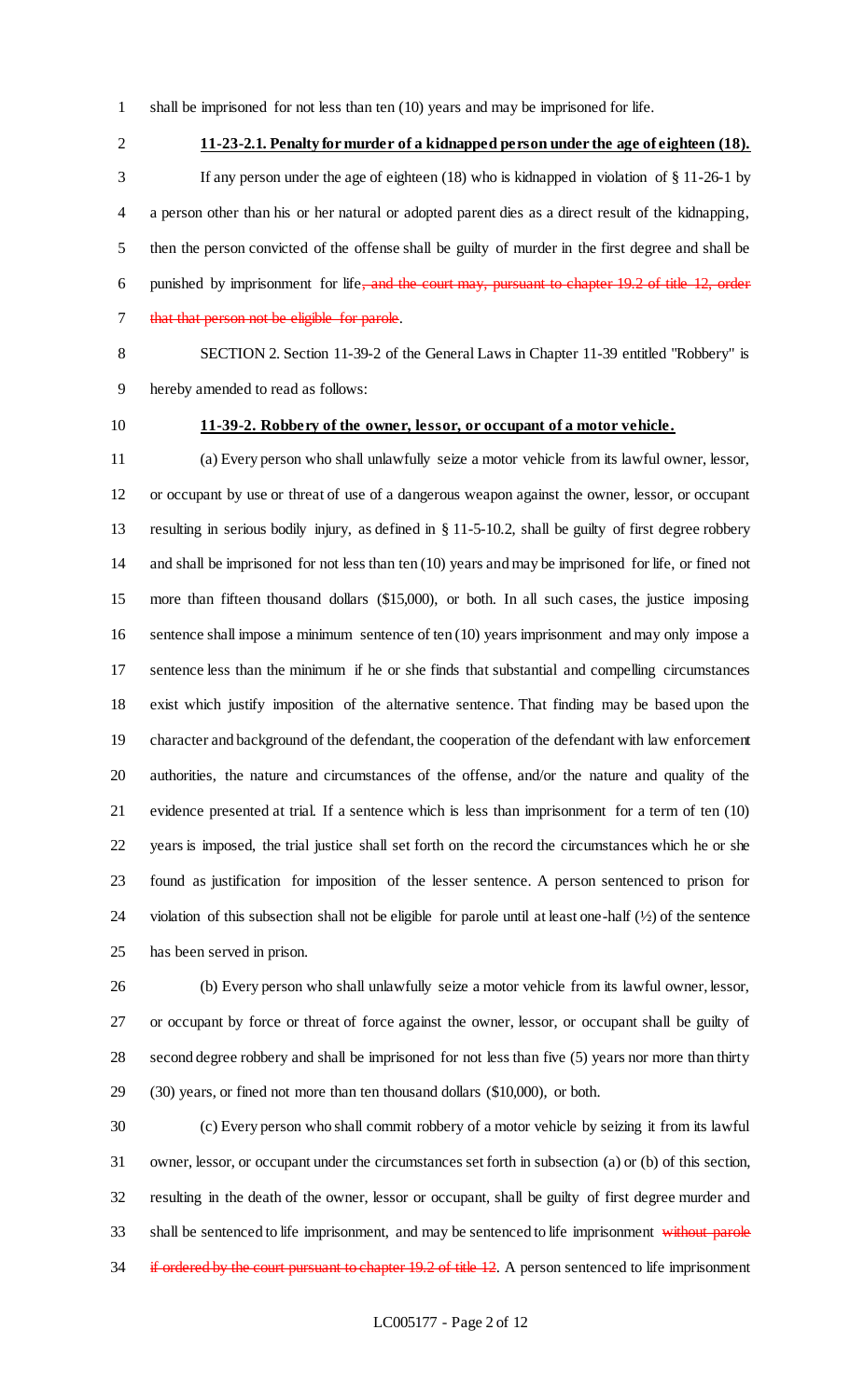for violation of this subsection shall not be eligible for parole until at least twenty (20) years of the sentence has been served in prison.

 SECTION 3. Section 11-47-3.2 of the General Laws in Chapter 11-47 entitled "Weapons" is hereby amended to read as follows:

#### **11-47-3.2. Using a firearm when committing a crime of violence.**

 (a) No person shall use a firearm while committing or attempting to commit a crime of violence. Every person violating the provisions of this section shall be punished: (1) for the first offense by imprisonment for ten (10) years; however, if the violation was committed by use of a machine gun as defined in § 11-47-2(10), the term of imprisonment shall be thirty (30) years; (2) for a second conviction under this section by imprisonment for twenty (20) years; however, if the violation was committed by use of a machine gun as defined in § 11-47-2(10), the term of imprisonment shall be life; and (3) for a third or subsequent conviction, the person shall be 13 sentenced to life, or life without the possibility of parole by the sentencing judge after consideration of aggravating and mitigating circumstances contained in §§ 12-19.2-3 and 12-19.2-4. Any sentence imposed upon a person pursuant to this section shall be imposed consecutively to and not concurrently with any sentence imposed for the underlying crime or attempted crime, and the 17 person shall not be afforded the benefits of deferment of sentence or parole; provided, that unless 18 sentenced to life without the possibility of parole pursuant to subdivision (3) of this subsection, a

person sentenced to life under this section may be granted parole.

 (b) Every person who, while committing an offense violating subsection (a) of this section, discharges a firearm shall be guilty of a felony and be imprisoned as follows:

(1) Ten (10) years, if no injury to any other person results from the discharge;

 (2) Twenty (20) years, if a person other than a police officer is injured by the discharge of the firearm, or if a police officer who is engaged in the performance of his or her duty is deliberately endangered by the person's discharge of the firearm;

 (3) Life, if a police officer who is engaged in the performance of his or her duty is injured by the discharge of the firearm; and

 (4) Life, if the death or permanent incapacity of any person (other than the person convicted) results from the discharge of the firearm; provided that, involuntary manslaughter shall not be considered a "crime of violence" for the purpose of subdivision (b)(4) only.

 (c) The penalties defined in subsection (b) of this section shall run consecutively, and not concurrently, to any other sentence imposed and, notwithstanding the provisions of chapter 8 of title 13, the person shall not be afforded the benefits of deferment of sentence or parole; provided, that a person sentenced to life under subdivision (b)(3) or (b)(4) of this section may be granted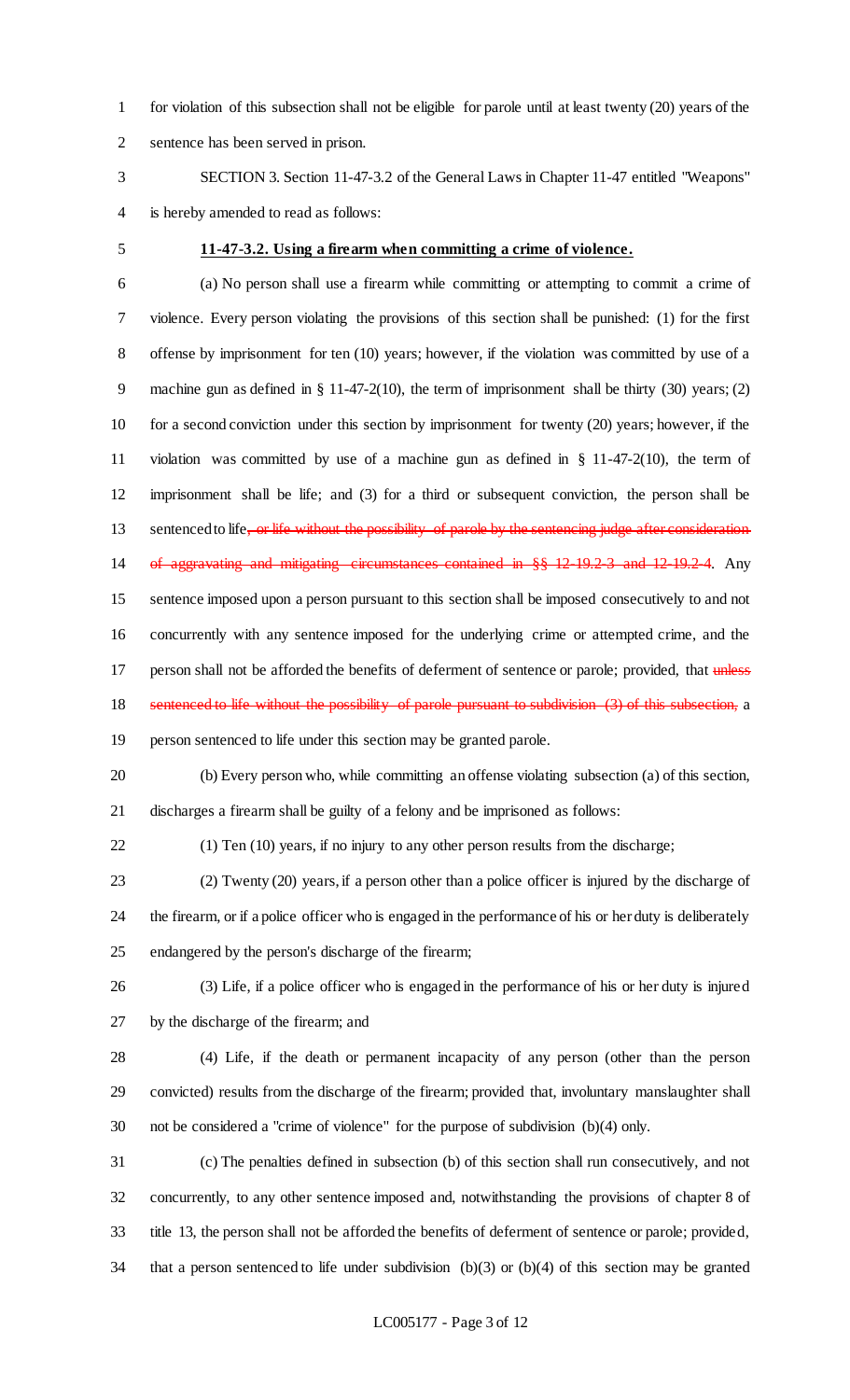parole.

| $\overline{2}$ | SECTION 4. Chapter 12-19.2 of the General Laws entitled "Sentencing to Life                              |
|----------------|----------------------------------------------------------------------------------------------------------|
| 3              | Imprisonment Without Parole" is hereby repealed in its entirety.                                         |
| 4              | <b>CHAPTER 12 19.2</b>                                                                                   |
| 5              | Sentencing to Life Imprisonment Without Parole                                                           |
| 6              | 12-19.2-1. Sentencing procedures -- Trial by jury.                                                       |
| 7              | In all cases tried by a jury in which the penalty of life imprisonment without parole may be             |
| 8              | imposed pursuant to $\S 11 23 2$ or $11 23 2.1$ , and in which the attorney general has recommended      |
| 9              | to the court in writing within twenty (20) days of the date of the arraignment that such a sentence      |
| 10             | be imposed, the court shall, upon return of a verdict of guilty of murder in the first degree by the     |
| 11             | jury, instruct the jury to determine whether it has been proven beyond a reasonable doubt that the       |
| 12             | murder committed by the defendant involved one of the circumstances enumerated in § 11-23-2-or           |
| 13             | 11-23-2.1 as the basis for imposition of a sentence of life imprisonment without parole. If after        |
| 14             | deliberation the jury finds that one or more of the enumerated circumstances was present, it shall       |
| 15             | state in writing, signed by the foreperson of the jury, which circumstance or circumstances it found     |
| 16             | beyond a reasonable doubt. Upon return of an affirmative verdict, the court shall conduct a              |
| 17             | presentence hearing. At the hearing, the court shall permit the attorney general and the defense to      |
| 18             | present additional evidence relevant to a determination of the sentence to be imposed as provided        |
| 19             | for in § 12-19.2-4. After hearing evidence and argument relating to the presence or absence of           |
| 20             | aggravating and mitigating factors, the court shall, in its discretion, sentence the defendant to either |
| 21             | life imprisonment without parole or life imprisonment. If the trial court is reversed on appeal          |
| 22             | because of error only in the presentence hearing, the new proceedings before the trial court which       |
| 23             | may be ordered shall pertain only to the issue of sentencing.                                            |
| 24             | 12-19.2-2. Sentencing procedures -- Trial by judge sitting without a jury.                               |
| 25             | In all cases tried by a judge sitting without a jury in which the penalty of life imprisonment           |

 without parole may be imposed pursuant to § 11-23-2 or 11-23-2.1, and in which the attorney general has recommended to the court in writing within twenty (20) days of the date of the 28 arraignment that such a sentence be imposed, the court shall, if the court finds the defendant guilty of murder in the first degree, also render a finding as to whether it has been proven beyond a reasonable doubt that the murder committed by the defendant involved one of the circumstances enumerated in § 11-23-2 or 11-23-2.1 as the basis for imposition of a sentence of life imprisonment 32 without parole. If the court finds that one or more of the enumerated circumstances was present, it 33 shall state on the record which circumstance or circumstances it found beyond a reasonable doubt. Upon an affirmative finding by the court, it shall conduct a presentence hearing. At the hearing, the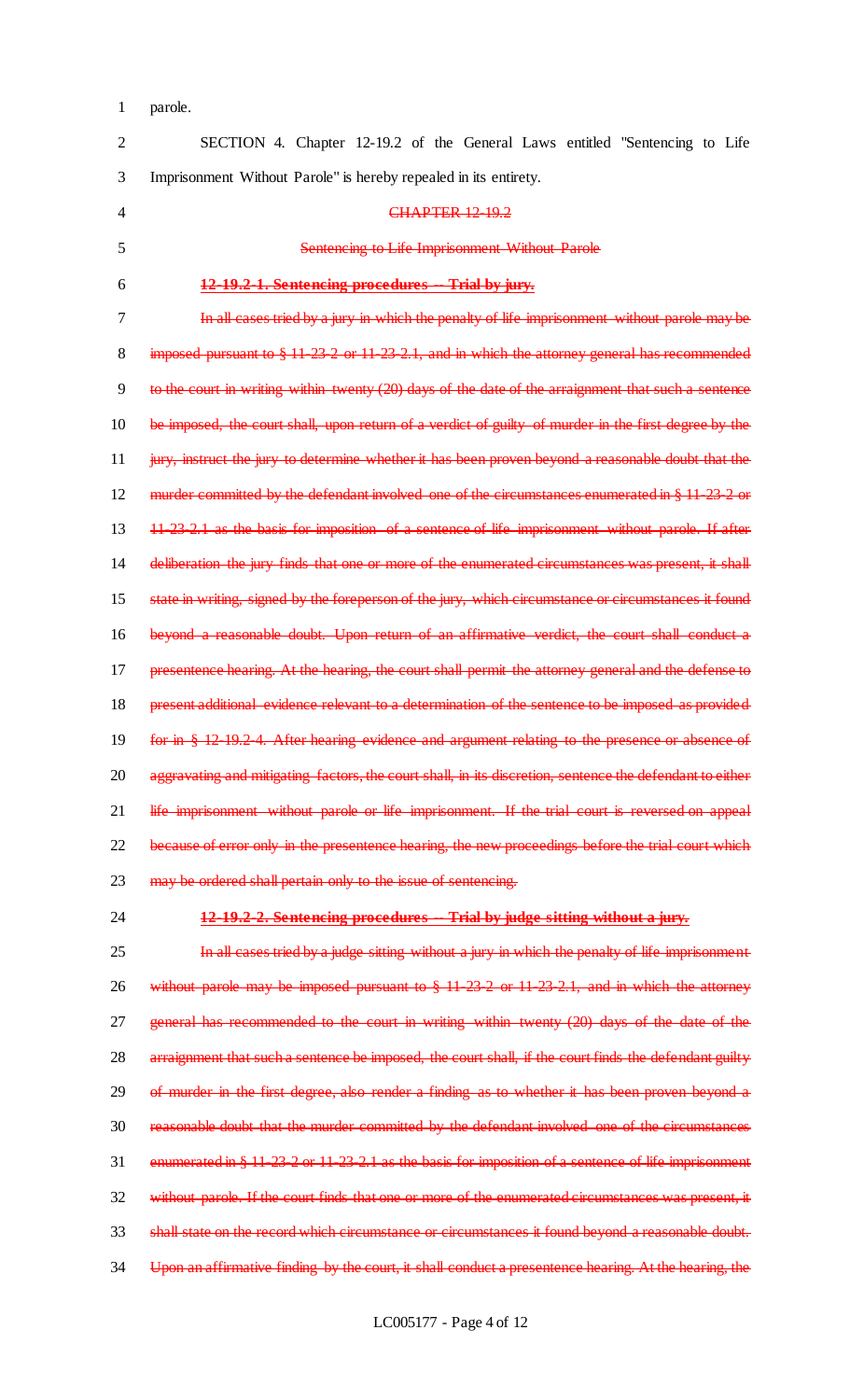court shall permit the attorney general and the defense to present additional evidence relevant to a 2 determination of the sentence to be imposed as provided for in § 12-19.2-4. After hearing evidence and argument relating to the presence or absence of aggravating and mitigating factors, the court 4 shall, in its discretion, sentence the defendant to either life imprisonment without parole or life imprisonment. If the trial court is reversed on appeal because of error only in the presentence hearing, the new proceedings before the trial court which may be ordered shall pertain only to the issue of sentencing.

#### 8 **12-19.2-3. Sentencing procedures -- Plea of guilty.**

9 In all cases in which the defendant pleads guilty or nolo contendere to an offense for which 10 the penalty of life imprisonment without parole may be imposed pursuant to § 11-23-2 or 11-23-11 2.1, and in which the attorney general has recommended to the court in writing within twenty (20) 12 days of the date of the arraignment that such a sentence be imposed, the court shall conduct a 13 presentence hearing. At the hearing, the court shall permit the attorney general and the defense to 14 present additional evidence relevant to a determination of the sentence to be imposed as provided 15 for in § 12-19.2-4. After hearing evidence and argument relating to the presence or absence of 16 aggravating and mitigating factors, the court shall, in its discretion, sentence the defendant to either 17 life imprisonment without parole or life imprisonment. If the trial court is reversed on appeal 18 because of error only in the presentence hearing, the new proceedings before the trial court which 19 may be ordered shall pertain only to the issue of sentencing.

#### 20 **12-19.2-4. Consideration of aggravating and mitigating circumstances.**

21 At the presentence hearing, following a finding that one or more of the circumstances 22 enumerated in § 11-23-2 or 11-23-2.1 as the basis for imposition of a sentence of life imprisonment 23 without parole was involved in the first degree murder of which the defendant has been convicted, 24 the court shall consider evidence regarding the nature and circumstances of the offense and the 25 personal history, character, record, and propensities of the defendant which are relevant to the 26 sentencing determination. After hearing evidence and argument regarding the aggravating and 27 mitigating circumstances relating to the offense and the defendant, the court shall, in its discretion, 28 sentence the defendant to life imprisonment without parole or to life imprisonment. The court shall 29 state on the record its reasons for imposing its sentence.

#### 30 **12-19.2-5. Review of life sentence without parole.**

31 The defendant shall have the right to appeal a sentence of life imprisonment without parole 32 to the supreme court of the state in accordance with the applicable rules of court. In considering an 33 appeal of a sentence, the court, after review of the transcript of the proceedings below, may, in its 34 discretion, ratify the imposition of the sentence of life imprisonment without parole or may reduce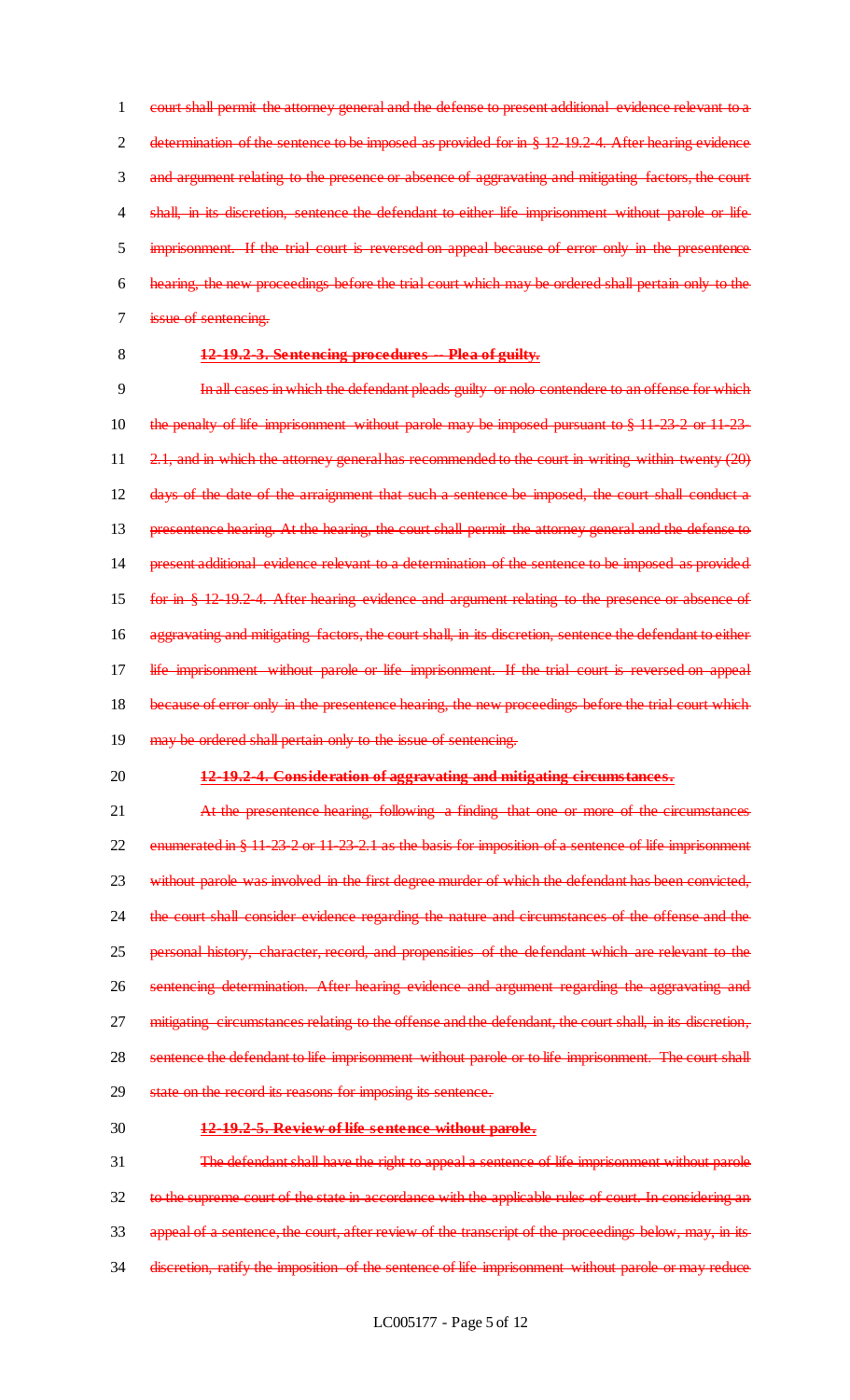1 the sentence to life imprisonment.

| $\overline{2}$ | 12-19.2-6. Work release and furlough programs -- Prohibited.                                           |
|----------------|--------------------------------------------------------------------------------------------------------|
| 3              | A person serving a sentence of life imprisonment without parole shall not be eligible for              |
| 4              | participation in the work release program as set forth in $\S$ 42-56-21, the furlough program as set   |
| 5              | forth in § 42.56.18, or any other program which allows a prisoner to be released from the              |
| 6              | confinement of the prison facility to which the prisoner has been assigned.                            |
| 7              | SECTION 5. Section 13-8-13 of the General Laws in Chapter 13-8 entitled "Parole" is                    |
| 8              | hereby amended to read as follows:                                                                     |
| 9              | 13-8-13. Life prisoners and prisoners with lengthy sentences.                                          |
| 10             | (a) In the case of a prisoner sentenced to imprisonment for life, a parole permit may be               |
| 11             | issued at any time after the prisoner has served not less than ten (10) years' imprisonment; provided  |
| 12             | that:                                                                                                  |
| 13             | (1) In the case of a prisoner serving a sentence or sentences of a length making him or her            |
| 14             | ineligible for a permit in less than ten (10) years, pursuant to $\S$ 3 13-8-9 and 13-8-10, the permit |
| 15             | may be issued at any time after the prisoner has served not less than ten (10) years' imprisonment;    |
| 16             | (2) In the case of a prisoner sentenced to imprisonment for life for a first- or second-degree         |
| 17             | murder committed after July 10, 1989, the permit may be issued only after the prisoner has served      |
| 18             | not less than fifteen (15) years' imprisonment;                                                        |
| 19             | (3) In the case of a prisoner sentenced to imprisonment for life for a first- or second-degree         |
| 20             | murder committed after June 30, 1995, the permit may be issued only after the prisoner has served      |
| 21             | not less than twenty (20) years' imprisonment;                                                         |
| 22             | (4) In the case of a prisoner sentenced to imprisonment for life for a first- or second-degree         |
| 23             | murder committed after July 1, 2015, the permit may be issued only after the prisoner has served       |
| 24             | not less than twenty-five (25) years' imprisonment; and                                                |
| 25             | (5) In the case of a prisoner sentenced to imprisonment for life for a crime, other than first-        |
| 26             | or second-degree murder, committed after July 1, 2015, the permit may be issued only after the         |
| 27             | prisoner has served not less than twenty (20) years' imprisonment.                                     |
| 28             | (b) The permit shall be issued only by a unanimous vote of all the attending members of                |
| 29             | the board; provided that not less than four (4) members are present, and whenever, after the issue     |
| 30             | of the permit, the prisoner shall be pardoned, then the control of the board over the prisoner shall   |
| 31             | cease and terminate.                                                                                   |
| 32             | $(c)(1)$ In the case of a prisoner sentenced to imprisonment for life who is convicted of              |
| 33             | escape or attempted escape from the lawful custody of the warden of the adult correctional             |
| 34             | institutions, the permit may be issued only after the prisoner has served not less than twenty-five    |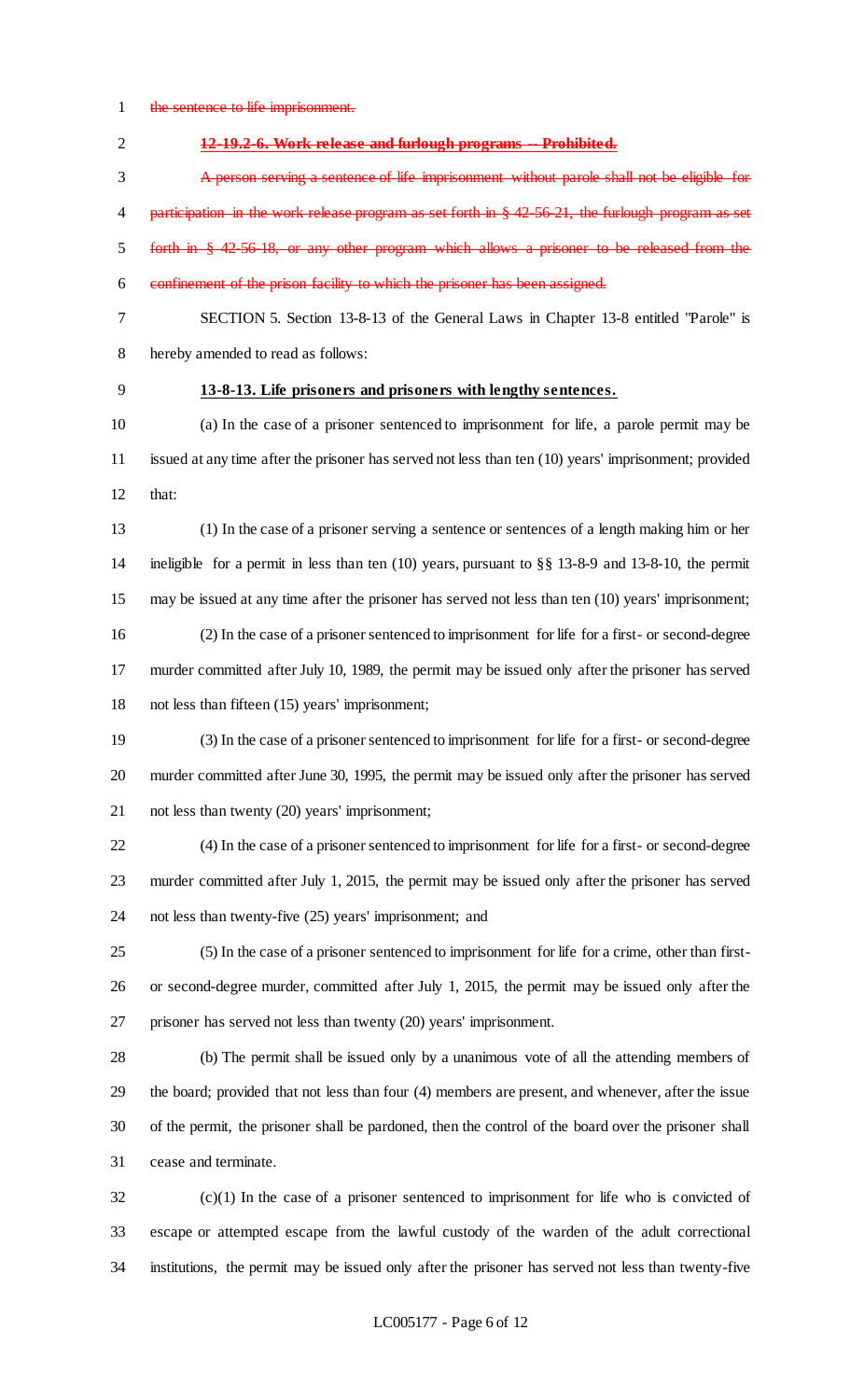(25) years' imprisonment; provided, however, that as to a prisoner who has been sentenced to imprisonment for life for a conviction of first- or second-degree murder, committed after July 1, 2015, and who is convicted thereafter of escape or attempted escape from the lawful custody of the warden of the adult correctional institutions, the permit may be issued only after the prisoner has served not less than thirty-five (35) years' imprisonment; and

 (2) For each subsequent conviction of escape or attempted escape, an additional five (5) years shall be added to the time required to be served.

 (d) In the case of a prisoner sentenced consecutively to more than one life term for crimes occurring after May 7, 1981, the permit may be issued only after the prisoner has served not less than ten (10) years consecutively on each life sentence; provided, in the case of a prisoner sentenced consecutively to more than one life term for crimes occurring after June 30, 1995, the permit may be issued only after the prisoner has served not less than fifteen (15) years consecutively on each life sentence. In the case of a prisoner sentenced consecutively to more than one life term for crimes occurring after July 1, 2015, the permit may be issued only after the prisoner has served not less than twenty (20) years consecutively on each life sentence. In the case of a prisoner sentenced consecutively to more than one life term for crimes, including first- or second-degree murder, occurring after July 1, 2015, the permit may be issued only after the prisoner has served not less 18 than twenty-five (25) years consecutively on each life sentence.

 (e) Any person sentenced for any offense committed prior to his or her twenty-second 20 birthday<del>, other than a person serving life without parole,</del> shall be eligible for parole review and a parole permit may be issued after the person has served no fewer than twenty (20) years' imprisonment unless the person is entitled to earlier parole eligibility pursuant to any other provisions of law. This subsection shall be given prospective and retroactive effect for all offenses occurring on or after January 1, 1991.

 SECTION 6. Sections 13-8.1-2 and 13-8.1-4 of the General Laws in Chapter 13-8.1 entitled "Medical and Geriatric Parole" are hereby amended to read as follows:

**13-8.1-2. Purpose.**

 (a) Medical parole is made available for humanitarian reasons and to alleviate exorbitant medical expenses associated with inmates whose chronic and incurable illness render their incarceration non-punitive and non-rehabilitative. Notwithstanding other statutory or 31 administrative provisions to the contrary, all prisoners, except those serving life without parole, shall at any time after they begin serving their sentences be eligible for medical parole consideration, regardless of the crime committed or the sentence imposed.

(b) Geriatric parole is made available for humanitarian reasons and to alleviate exorbitant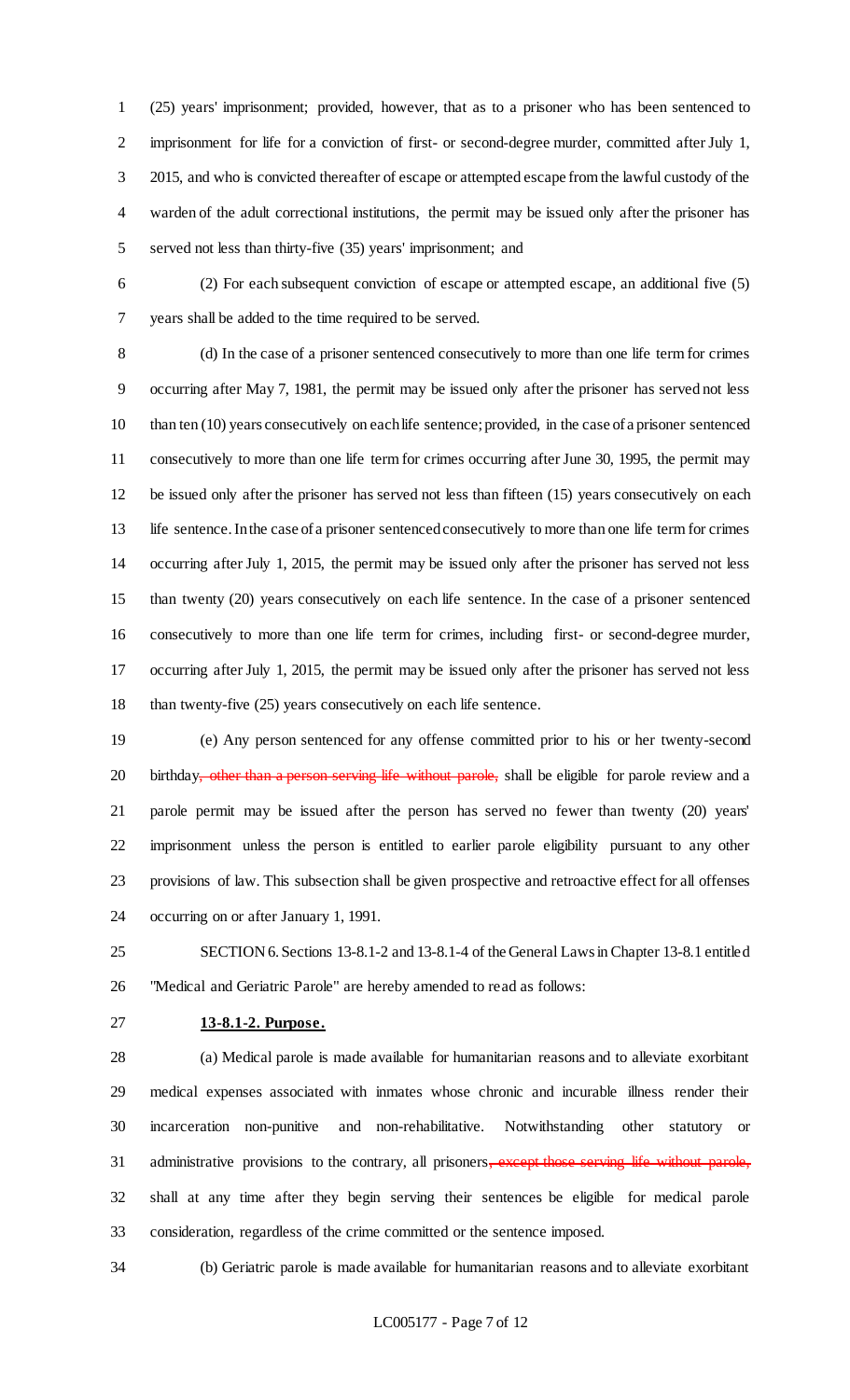expenses associated with the cost of aging, for inmates whose advanced age reduces the risk that they pose to the public safety. Notwithstanding other statutory or administrative provisions to the 3 contrary, all prisoners except those serving life without parole shall be eligible for geriatric parole consideration upon meeting the criteria set forth below, regardless of the crime committed or the sentence imposed.

## **13-8.1-4. Procedure.**

7 (a) The parole board is authorized to grant medical parole release of a prisoner, except a 8 prisoner serving life without parole, at any time, who is determined to be terminally ill, severely ill, or permanently physically or cognitively incapacitated within the meaning of § 13-8.1-3(2)-(5). 10 (b) The parole board is authorized to grant geriatric parole release of a prisoner, except a 11 prisoner serving life without parole, who is an aging prisoner within the meaning of § 13-8.1-3(1) or under medical parole as outlined by § 13-8.1-2.

 (c) In order to apply for this relief, the prisoner or his or her family member or friend, with an attending physician's written approval, or an attending physician, on behalf of the prisoner, shall file an application with the director of the department of corrections. Within seventy-two (72) hours after the filing of any application, the director shall refer the application to the health service unit of the department of corrections for a medical report and a medical or geriatric discharge plan to be completed within ten (10) days. Upon receipt of the discharge plan, the director of the department of corrections shall immediately transfer the discharge plan, together with the application, to the parole board for its consideration and decision.

(d) The report shall contain, at a minimum, the following information:

(1) Diagnosis of the prisoner's medical conditions, including related medical history;

(2) Detailed description of the conditions and treatments;

 (3) Prognosis, including life expectancy, likelihood of recovery, likelihood of improvement, mobility and trajectory, and rate of debilitation;

 (4) Degree of incapacity or disability, including an assessment of whether the prisoner is ambulatory, capable of engaging in any substantial physical activity, ability to independently provide for their daily life activities, and the extent of that activity; and

 (5) An opinion from the medical director as to whether the person is terminally ill, and if so, the stage of the illness, or whether the person is permanently physically or cognitively incapacitated, severely ill, or an aging prisoner. If the medical director's opinion is that the person is not terminally ill, permanently, physically or cognitively incapacitated, severely ill, or an aging prisoner as defined in § 13-8.1-3, the petition for medical or geriatric parole shall not be forwarded to the parole board.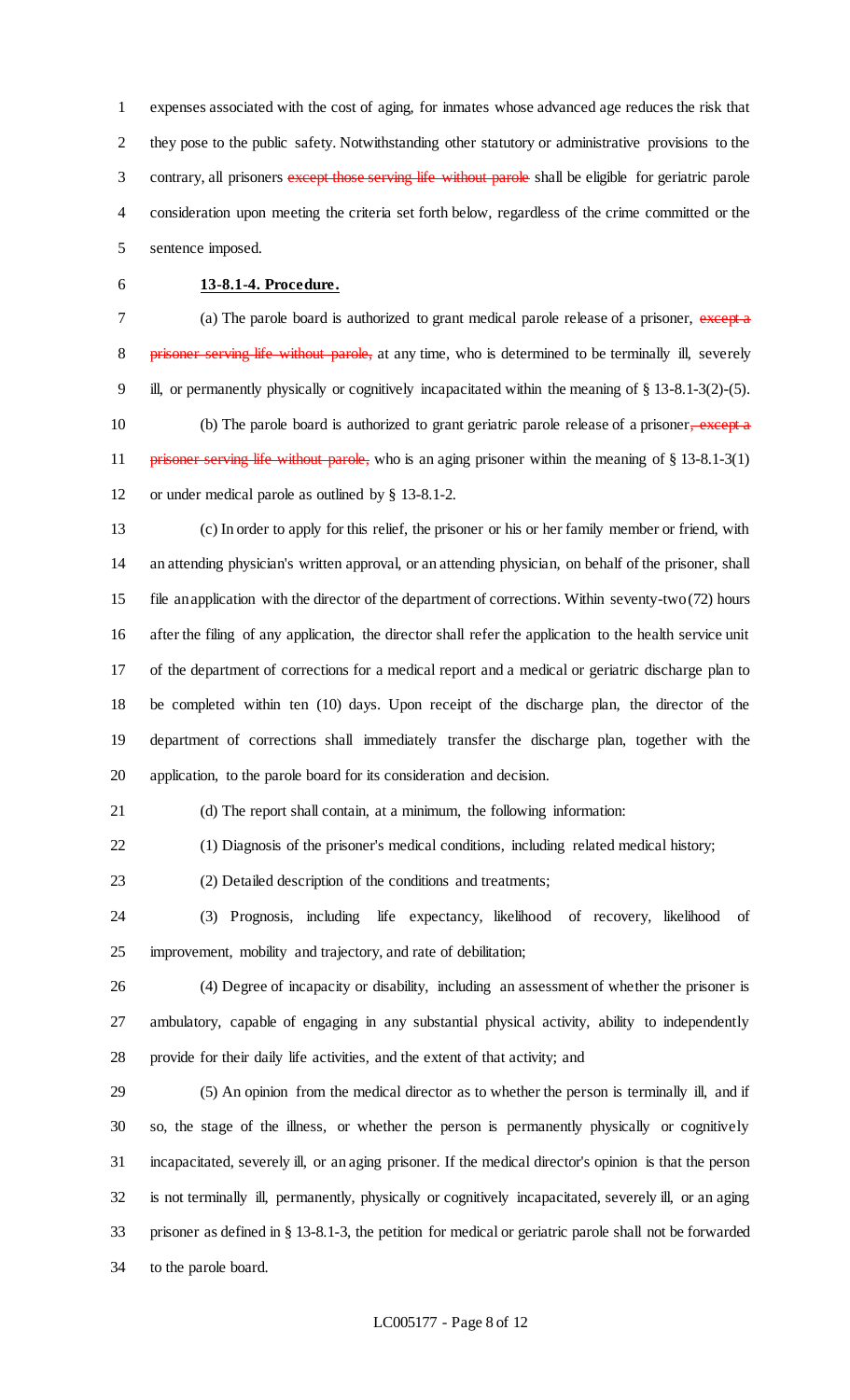- 
- (6) [Deleted by P.L. 2021, ch. 162, art. 13, § 4.]

 (e) When the director of corrections refers a prisoner to the parole board for medical or geriatric parole, the director shall provide to the parole board a medical or geriatric discharge plan that is acceptable to the parole board.

 (f) The department of corrections and the parole board shall jointly develop standards for the medical or geriatric discharge plan that are appropriately adapted to the criminal justice setting. The discharge plan should ensure at the minimum that:

(1) An appropriate placement for the prisoner has been secured, including, but not limited

to: a hospital, nursing facility, hospice, or family home;

 (2) A referral has been made for the prisoner to secure a source for payment of the prisoner's medical expenses; and

 (3) A parole officer has been assigned to periodically obtain updates on the prisoner's medical condition to report back to the board.

 (g) If the parole board finds from the credible medical evidence that the prisoner is terminally ill, permanently physically or cognitively incapacitated, severely ill, or an aging prisoner, the board shall grant release to the prisoner but only after the board also considers whether, in light of the prisoner's medical condition, there is a reasonable probability that the prisoner, if released, will live and remain at liberty without violating the law, and that the release is compatible with the welfare of society and will not so depreciate the seriousness of the crime as to undermine respect for the law. Notwithstanding any other provision of law, medical or geriatric release may be granted at any time during the term of a prisoner's sentence.

 (h) There shall be a presumption that the opinion of the physician and/or medical director will be accepted. However, the applicant, the physician, the director, or the parole board may request an independent medical evaluation within seven (7) days after the physician's and/or medical director's report is presented. The evaluation shall be completed and a report, containing the information required by subsection (d) of this section, filed with the director and the parole board, and a copy sent to the applicant within fourteen (14) days from the date of the request.

 (i) Within seven (7) days of receiving the application, the medical or geriatric report and the discharge plan, the parole board shall determine whether the application, on its face, demonstrates that relief may be warranted. If the face of the application clearly demonstrates that relief is unwarranted, the board may deny the application without a hearing or further proceedings, and within seven (7) days shall notify the prisoner in writing of its decision to deny the application, setting forth its factual findings and a brief statement of the reasons for denying release without a hearing. Denial of release does not preclude the prisoner from reapplying for medical or geriatric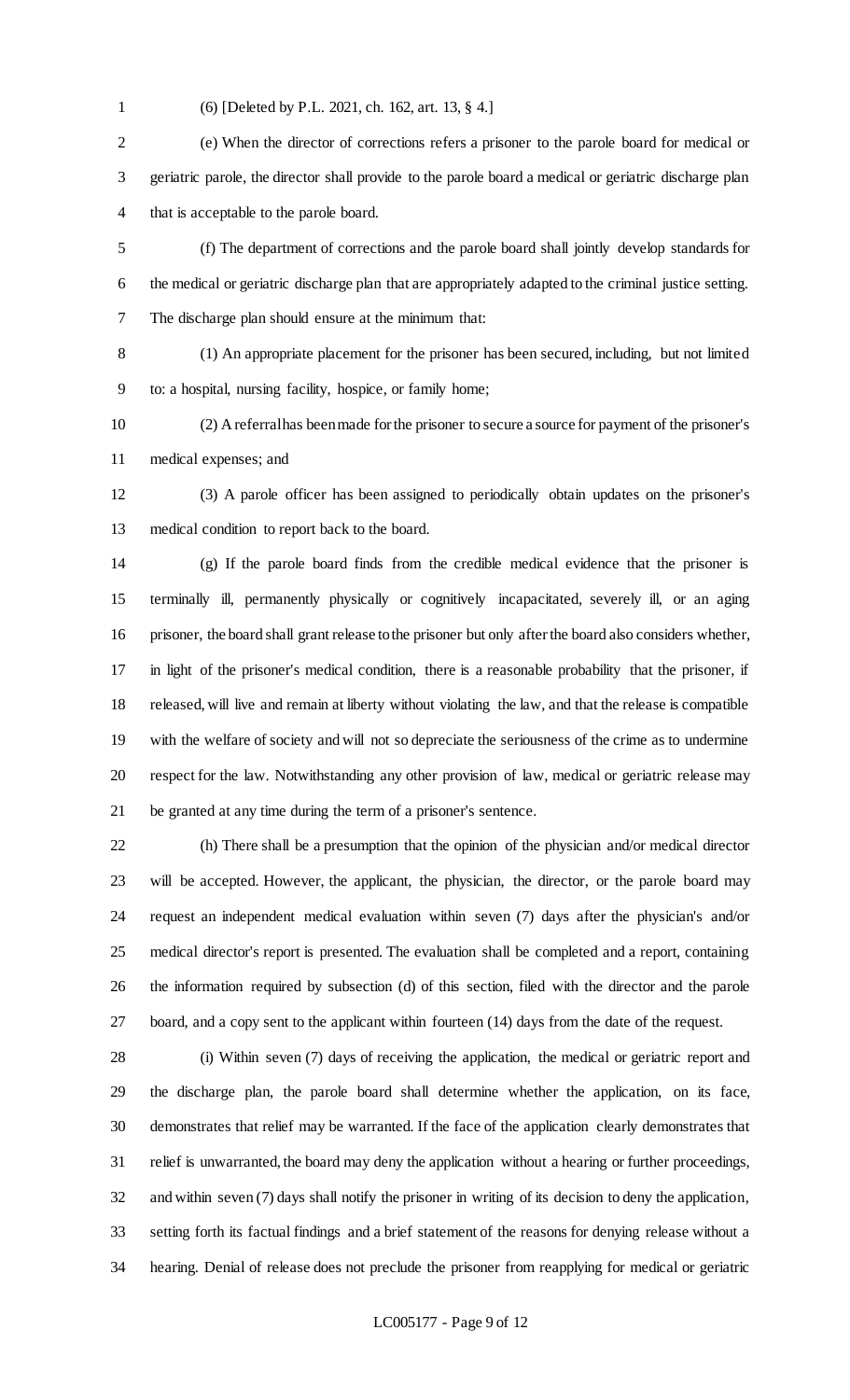parole after the expiration of sixty (60) days. A reapplication under this section must demonstrate a material change in circumstances.

 $j$  (i)(1) Upon receipt of the application from the director of the department of corrections the parole board shall, except as provided in subsection (i) of this section, set the case for a hearing within thirty (30) days;

 (2) Notice of the hearing shall be sent to the prosecutor and the victim(s), if any, of the offense(s) for which the prisoner is incarcerated, and the prosecutor and the victim(s) shall have the right to be heard at the hearing, or in writing, or both; and

 (3) At the hearing, the prisoner shall be entitled to be represented by an attorney or by the public defender if qualified or other representative.

 (k) Within seven (7) days of the hearing, the parole board shall issue a written decision granting or denying medical or geriatric parole and explaining the reasons for the decision. If the board determines that medical or geriatric parole is warranted, it shall impose conditions of release, that shall include the following:

(1) Periodic medical examinations;

(2) Periodic reporting to a parole officer, and the reporting interval;

(3) Any other terms or conditions that the board deems necessary; and

 (4) In the case of a prisoner who is medically paroled due to being severely ill, the parole board shall require electronic monitoring as a condition of the medical parole, unless the healthcare plan mandates placement in a medical facility that cannot accommodate the electronic monitoring.

(l) If after release the releasee's condition or circumstances change so that he or she would

not then be eligible for medical or geriatric parole, the parole board may order him or her returned

to custody to await a hearing to determine whether his or her release should be revoked. A release

may also be revoked for violation of conditions otherwise applicable to parole.

 (m) An annual report shall be prepared by the director of corrections for the parole board and the general assembly. The report shall include:

(1) The number of inmates who have applied for medical or geriatric parole;

(2) The number of inmates who have been granted medical or geriatric parole;

 (3) The nature of the illness, cognitive condition, functional impairment, and/or infirmity of the applicants, and the nature of the placement pursuant to the discharge plan;

(4) The categories of reasons for denial for those who have been denied;

 (5) The number of releasees on medical or geriatric parole who have been returned to the custody of the department of corrections and the reasons for return; and

(6) The number of inmates who meet the statutory definition of "aging prisoner" and would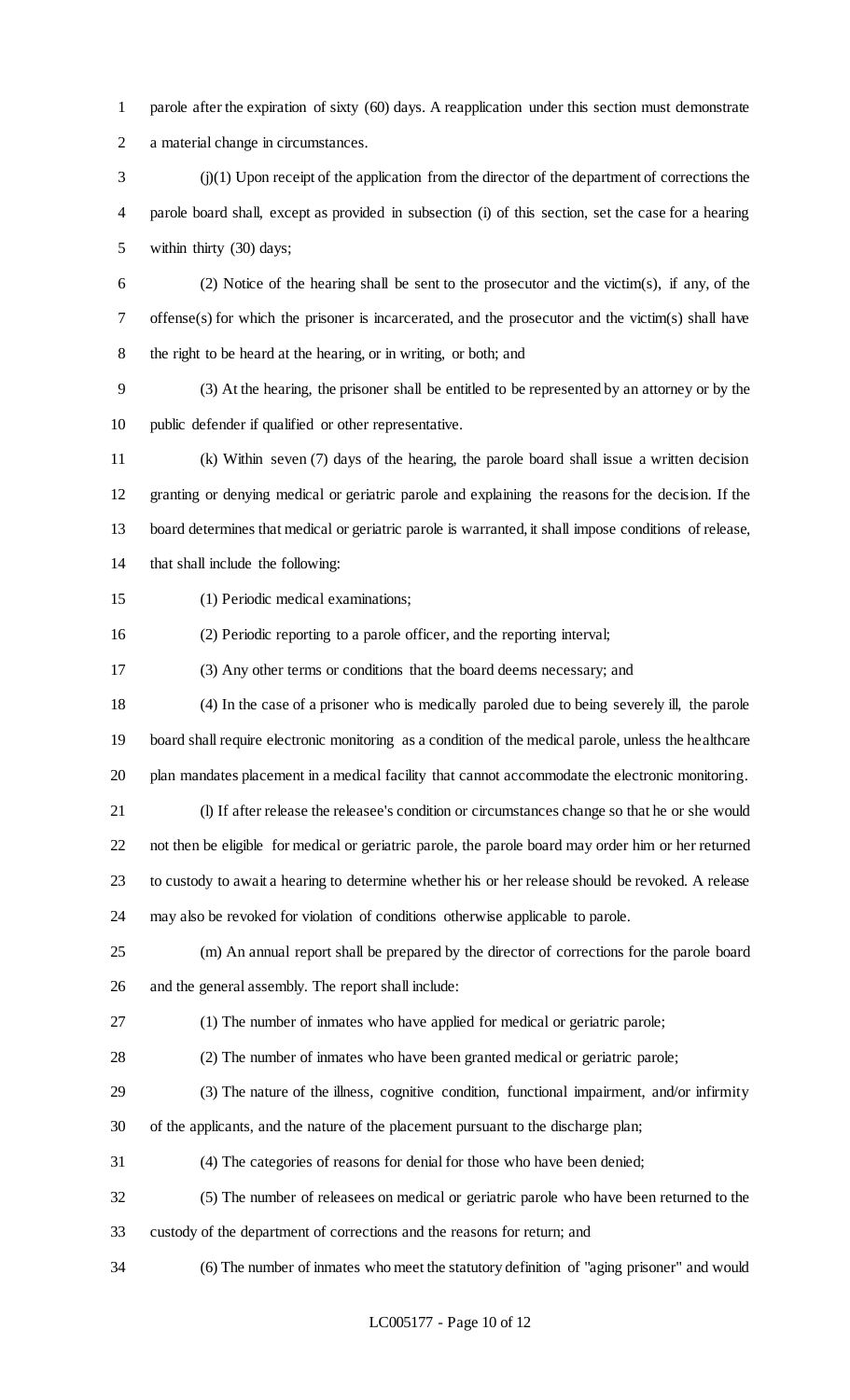be potentially eligible for geriatric parole.

 (n) An annual educational seminar will be offered by the department of corrections healthcare services unit to the parole board and community stakeholders on aging and infirmity in prison and special considerations that should be applied to aging prisoners and prisoners with severe or terminal illnesses during parole consideration.

 SECTION 7. Section 42-56-22 of the General Laws in Chapter 42-56 entitled "Corrections Department" is hereby amended to read as follows:

# **42-56-22. Labor by persons committed on mesne process or to answer criminal charge.**

 (a) Every person who shall be committed to the adult correctional institutions to answer for any criminal offense, whether convicted or awaiting trial, or on mesne process in any qui tam or penal action, or on mesne process or execution in any civil action, may be permitted to labor in the discretion of the director, or his or her designee, for the state, and in that case may be paid not more than three dollars (\$3.00) a day for every day he or she shall labor with the express consent of the director, or his or her designee, of the department, to be credited to the prisoner's account by the assistant director of administration, or his or her designee, and to be disbursed to the prisoner in accordance with the rules and regulations of the institutions; provided, further, however, there shall be maintained on account at all times at least twenty-five percent (25%) of the earnings of each 19 prisoner up to a maximum of one hundred dollars (\$100) for those persons serving a sentence of 20 life imprisonment without parole under §§ 11-23-2, 12-19.2-1 et seq., and up to a maximum of one thousand dollars (\$1,000) for all other prisoners; those funds to be turned over to the prisoner at the time of his or her release from the institution, the funds being his or her property; the moneys to be paid to the prisoner by order of the assistant director of management services upon the general treasurer.

 (b) Nothing contained in this section shall prevent the use of the funds in the account for the payment of any court fees and court costs required to be paid for the filing, prosecution, and defense of any action.

 SECTION 8. This act shall take effect upon passage and shall be given prospective and retroactive effect for all offenses occurring on or after January 1, 1991.

======== LC005177 ========